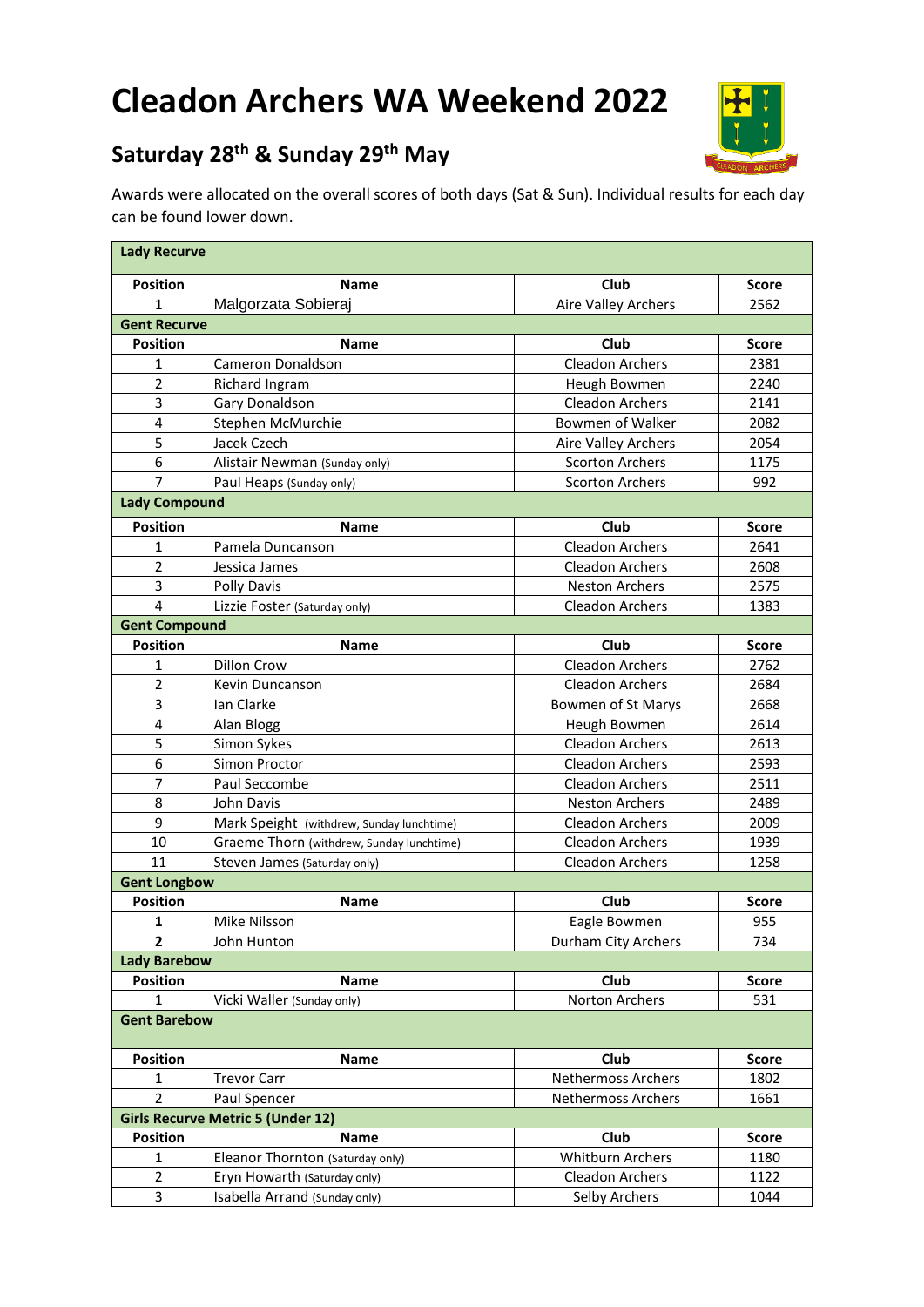|                                | <b>Girls Recurve Metric 5 (Under 18)</b> |                        |              |
|--------------------------------|------------------------------------------|------------------------|--------------|
| <b>Position</b>                | <b>Name</b>                              | Club                   | <b>Score</b> |
| 1                              | Oliwia Cweinczek                         | Aire Valley Archers    | 982          |
| <b>Recurve Team (2 people)</b> |                                          |                        |              |
| <b>Position</b>                | <b>Name</b>                              | Club                   | <b>Score</b> |
| 1                              | Malgorzata Sobieraj<br>Jacek Czech       | Aire Valley Archers    | 4616         |
|                                | <b>Compound Team (3 People)</b>          |                        |              |
|                                | Dillon Crow (2762)                       | Cleadon Archers        | 8087         |
|                                | Kevin Duncanson (2684)                   |                        |              |
|                                | Pamela Duncanson (2641)                  |                        |              |
|                                | <b>Distance Awards - Long Metric</b>     |                        |              |
| Recurve                        | Stephen McMurchie                        | Bowmen of Walker       |              |
| Gent                           |                                          |                        |              |
| Compound                       | Lizzie Foster                            | <b>Cleadon Archers</b> |              |
| Lady                           |                                          |                        |              |
| Compound                       | Simon Sykes                              | Cleadon Archers        |              |
| Gent                           |                                          |                        |              |
|                                | <b>Distance Awards - Short Metric</b>    |                        |              |
| Recurve                        | Jacek Czeck                              | Aire Valley Archers    |              |
| Gent                           |                                          |                        |              |
| Compound                       | Alan Blogg                               | Heugh Bowmen           |              |
| Gent                           |                                          |                        |              |

#### **Saturday**

| Trevor Carr - 900       |
|-------------------------|
| Paul Spencer - 900      |
| Fleanor Thornton - 1100 |
| Eryn Howarth - 1100     |
| Eryn Howarth            |
|                         |
| Isabella Arrand - 1100  |
|                         |

Thanks go to Clickers Archery Ltd for sponsoring our competitions.

[https://www.clickersarchery.co.uk](https://www.clickersarchery.co.uk/)

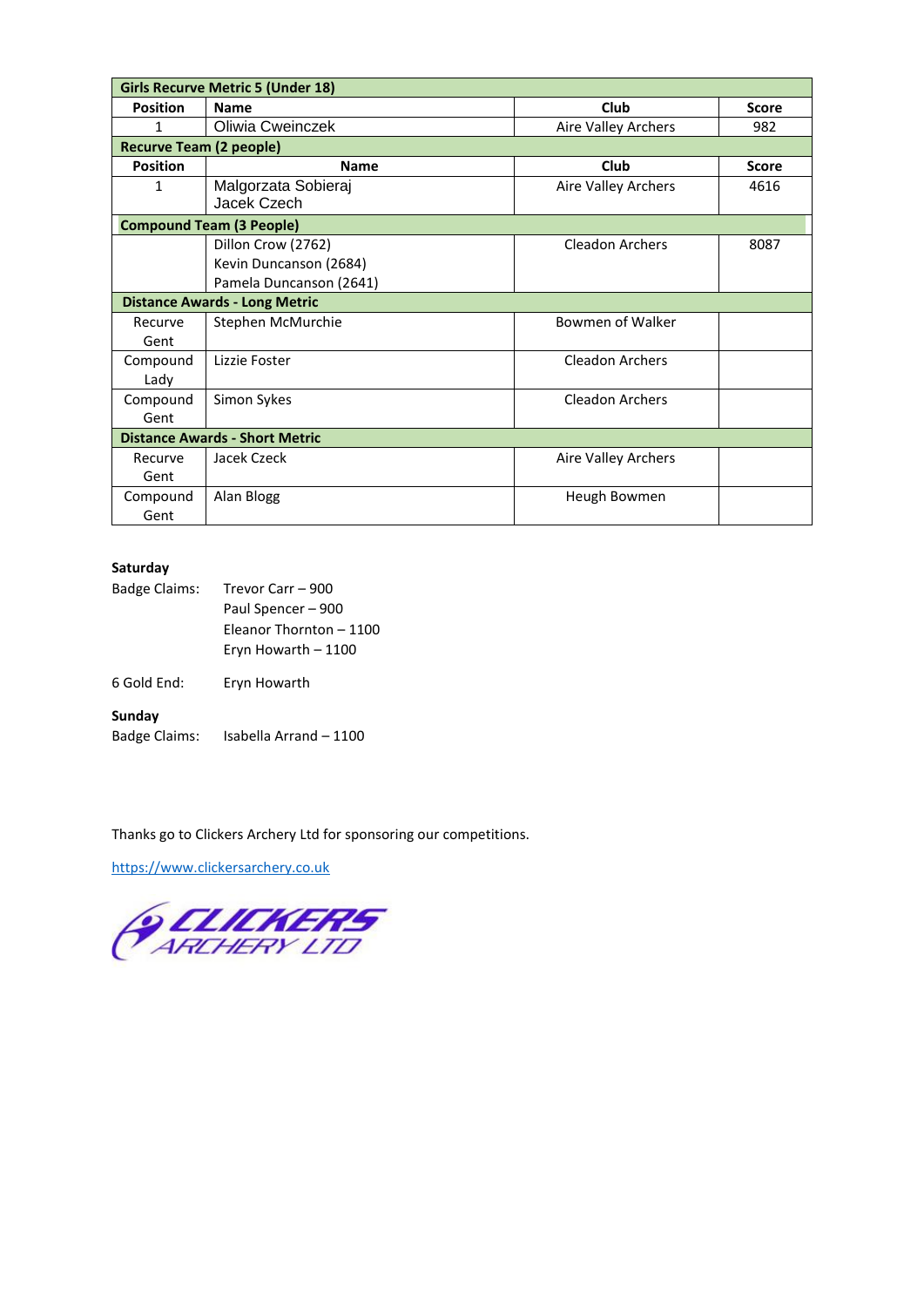

Cleadon Archers (WA\_22\_D1)

Brian Trotter Field, Boldon Cricket Club, Sunderland Road, NE36 0BT, 05-28-2022 Judges: Tideswell Sharon, Crow David, Milner Ken

Director of Shooting: McMillan Goerge

Organizing Committee: Duncanson Kevin, Duncanson Pamela, James Steven

|                |                                    |      | Recurve - Men                        |                        |                    |                 |                        |              |        |    |
|----------------|------------------------------------|------|--------------------------------------|------------------------|--------------------|-----------------|------------------------|--------------|--------|----|
|                | Pos. Athlete                       | Cat. | Country or State Code                | 90 m                   | 70 <sub>m</sub>    | 50 <sub>m</sub> | 30 <sub>m</sub>        | <b>Total</b> | $10+X$ |    |
|                | <b>DONALDSON Cameron</b><br>1-005B |      | <b>Cleadon Archers</b><br><b>CLE</b> | 273/                   | 300/1              | 298/1           | 326/                   | 1,197        | 32     | 11 |
|                | 1-001B INGRAM Richard              |      | Heugh Bowmen<br>HEU                  | 252/<br>2              | 290/<br>$\sqrt{2}$ | 251/4           | 322/3                  | 1,115        | 26     | 10 |
| 3 <sup>1</sup> | 1-004B DONALDSON Gary              |      | Cleadon Archers<br><b>CLE</b>        | 221/<br>$\overline{4}$ | 269/3              | 265/2           | 314/<br>- 5            | 1,069        | 13     | 4' |
|                | 1-002C CZECH Jacek                 |      | Aire Valley Archers<br>AVA           | $\mathbf{3}$<br>224/   | 257/<br>-41        | 250/5           | 320/<br>$\overline{4}$ | 1,051        | 16     | 6  |
|                | 1-001D MCMURCHIE Stephen           |      | Bowmen of Walker<br><b>BOW</b>       | 202/<br>- 5            | 241/<br>5.         | 252/3           | 323/<br>- 2            | 1,018        | 17     | 8  |

| <b>Recurve - Women</b>     |      |                            |                 |      |       |                 |              |        |    |
|----------------------------|------|----------------------------|-----------------|------|-------|-----------------|--------------|--------|----|
| Pos. Athlete               | Cat. | Country or State Code      | 70 <sub>m</sub> | 60 m | 50 m  | 30 <sub>m</sub> | <b>Total</b> | $10+X$ |    |
| 1-007B SOBIERAJ Malgorzata |      | AVA<br>Aire Valley Archers | 306/            | 332/ | 304/1 | 331/            | 1.273        | 44     | 15 |

| Recurve - Under 12 Girls - Metric 5 |                            |  |                                |                 |            |                      |                 |              |          |   |
|-------------------------------------|----------------------------|--|--------------------------------|-----------------|------------|----------------------|-----------------|--------------|----------|---|
|                                     | Pos.   Athlete             |  | Cat.   Country or State Code   | 30 <sub>m</sub> | <b>20m</b> | 15 <sub>m</sub>      | 10 <sub>m</sub> | <b>Total</b> | $10 + X$ |   |
|                                     | THORNTON Eleanor<br>1-010A |  | <b>Whitburn Archers</b><br>WHI | 265/            |            | 300/2   291/1   324/ | -2              | 1,180        | 23       |   |
|                                     | 1-010B HOWARTH Eryn        |  | Cleadon Archers<br>CLE         | 222/            | 302/1      | 281/2 317/           |                 | ا 122،       | 22       | 6 |

| Recurve - Under 18 Girls - Metric 2 |  |                                   |      |                 |     |                 |              |        |  |
|-------------------------------------|--|-----------------------------------|------|-----------------|-----|-----------------|--------------|--------|--|
| Pos. Athlete                        |  | Cat.   Country or State Code      | 60m  | 50 <sub>m</sub> | 40m | 30 <sub>m</sub> | <b>Total</b> | $10+X$ |  |
| CWIENCZEK Oliwia<br>1-009C          |  | <b>AVA</b><br>Aire Valley Archers | 104/ | 102/            | 95/ | 171             | 472          |        |  |

|      | <b>Compound - Men</b>            |      |                                      |                        |                        |                 |                        |              |        |                 |  |
|------|----------------------------------|------|--------------------------------------|------------------------|------------------------|-----------------|------------------------|--------------|--------|-----------------|--|
| Pos. | <b>Athlete</b>                   | Cat. | <b>Country or State Code</b>         | 90 <sub>m</sub>        | 70 m                   | 50 <sub>m</sub> | 30 <sub>m</sub>        | <b>Total</b> | $10+X$ | $\mathbf{x}$    |  |
|      | 1-001A CROW Dillon               |      | <b>CLE</b><br><b>Cleadon Archers</b> | 337/                   | 342/                   | 342/1           | 359/                   | 1,380        | 95     | 34              |  |
| 2    | <b>SPEIGHT Mark</b><br>1-002A    |      | <b>CLE</b><br><b>Cleadon Archers</b> | 323/<br>$\overline{2}$ | 336/<br>2              | 335/2           | 353/2                  | 1,347        | 70     | 33              |  |
| 3    | <b>DUNCANSON Kevin</b><br>1-003A |      | <b>Cleadon Archers</b><br><b>CLE</b> | 318/3                  | 334/<br>3              | 328/5           | 351/<br>$\overline{4}$ | 1,331        | 66     | 32              |  |
| 4    | 1-002B CLARK lan                 |      | <b>BOS</b><br>Bowman of St Marys     | 315/<br>$\overline{4}$ | 330/<br>$\overline{4}$ | 333/3           | 350/5                  | 1,328        | 59     | 17 <sup>1</sup> |  |
| 5    | 1-005A THORN Graeme              |      | <b>CLE</b><br><b>Cleadon Archers</b> | 308/                   | 322/                   | 330/4           | 349/6                  | 1,309        | 57     | 23              |  |
| 6    | 1-005C SYKES Simon               |      | <b>CLE</b><br><b>Cleadon Archers</b> | 306/                   | 326/<br>-5.            | 324/7           | 345/7                  | 1,301        | 49     | 14              |  |
| 7    | <b>BLOGG Alan</b><br>1-003C      |      | Heugh Bowmen<br>HEU                  | 302/8                  | 317/<br>8              | 320/8           | 353/3                  | 1,292        | 54     | 22              |  |
| 8    | <b>PROCTOR Simon</b><br>1-003B   |      | <b>CLE</b><br><b>Cleadon Archers</b> | 298/9                  | 323/<br>6              | 328/6           | 327/11                 | 1,276        | 49     | 10 <sup>1</sup> |  |
| 9    | 1-004C DAVIS John                |      | <b>NEA</b><br><b>Neston Archers</b>  | 294/10                 | 315/<br>9              | 319/10          | 337/9                  | 1,265        | 39     | 11              |  |
| 10   | 1-001C JAMES Steven              |      | <b>CLE</b><br><b>Cleadon Archers</b> | 307/6                  | 304/11                 | 304/11          | 343/8                  | 1,258        | 41     | 15              |  |
| 11   | <b>SECCOMBE Paul</b><br>1-004A   |      | <b>CLE</b><br><b>Cleadon Archers</b> | 276/11                 | 312/10                 | 319/9           | 333/10                 | 1,240        | 38     | 11              |  |

|      | <b>Compound - Women</b> |      |                                     |                        |             |                 |                        |              |        |                 |
|------|-------------------------|------|-------------------------------------|------------------------|-------------|-----------------|------------------------|--------------|--------|-----------------|
| Pos. | Athlete                 | Cat. | Country or State Code               | 70 m                   | 60 m        | 50 <sub>m</sub> | 30 <sub>m</sub>        | <b>Total</b> | $10+X$ | X               |
|      | 1-008B FOSTER Lizzie    |      | <b>Cleadon Archers</b><br>CLE       | 341/                   | 342/        | 342/1           | 358/1                  | 1,383        | 90     | 45              |
|      | 1.007C DUNCANSON Pamela |      | <b>Cleadon Archers</b><br>CLE       | 325/<br>-2             | 336/<br>- 2 | 310/3           | 340/2                  | 1,311        | 51     | 17              |
|      | 11-008C JAMES Jessica   |      | <b>Cleadon Archers</b><br>CLE       | 323/<br>$\mathcal{R}$  | 331/3       | 306/4           | 338/3                  | 1,298        | 51     | 12 <sup>1</sup> |
| 4    | 1-007D DAVIS Polly      |      | <b>NEA</b><br><b>Neston Archers</b> | 304/<br>$\overline{4}$ | 330/<br>4   | 313/2           | 338/<br>$\overline{4}$ | 1,285        | 49     | 17 <sup>1</sup> |

| Compound - Metric 2 Women       |      |                        |      |                 |       |                 |              |        |    |
|---------------------------------|------|------------------------|------|-----------------|-------|-----------------|--------------|--------|----|
| Pos. Athlete                    | Cat. | Country or State Code  | 60m  | 50 <sub>m</sub> | 40m   | 30 <sub>m</sub> | <b>Total</b> | $10+X$ |    |
| <b>DIXON Danielle</b><br>1-009A |      | CLE<br>Cleadon Archers | 293/ | 278/1           | 272/1 | 1316/<br>- 51   | 1,159        | 25     | 10 |

| <b>Barebow - Men</b> |      |                                  |                 |       |               |                        |              |        |     |
|----------------------|------|----------------------------------|-----------------|-------|---------------|------------------------|--------------|--------|-----|
| Pos.   Athlete       | Cat. | <b>Country or State Code</b>     | 90 <sub>m</sub> | 70 m  | 50 m          | 30 <sub>m</sub>        | <b>Total</b> | $10+X$ |     |
| 1-006A CARR Trevor   |      | <b>NMA</b><br>Nethermoss Archers | 166/2           |       | 218/2   248/1 | .271/                  | 903          |        | 0 I |
| 1-006B SPENCER Paul  |      | <b>NMA</b><br>Nethermoss Archers | 189/            | 234/1 | . 216/2       | 235/<br>$\overline{2}$ | 874          |        |     |

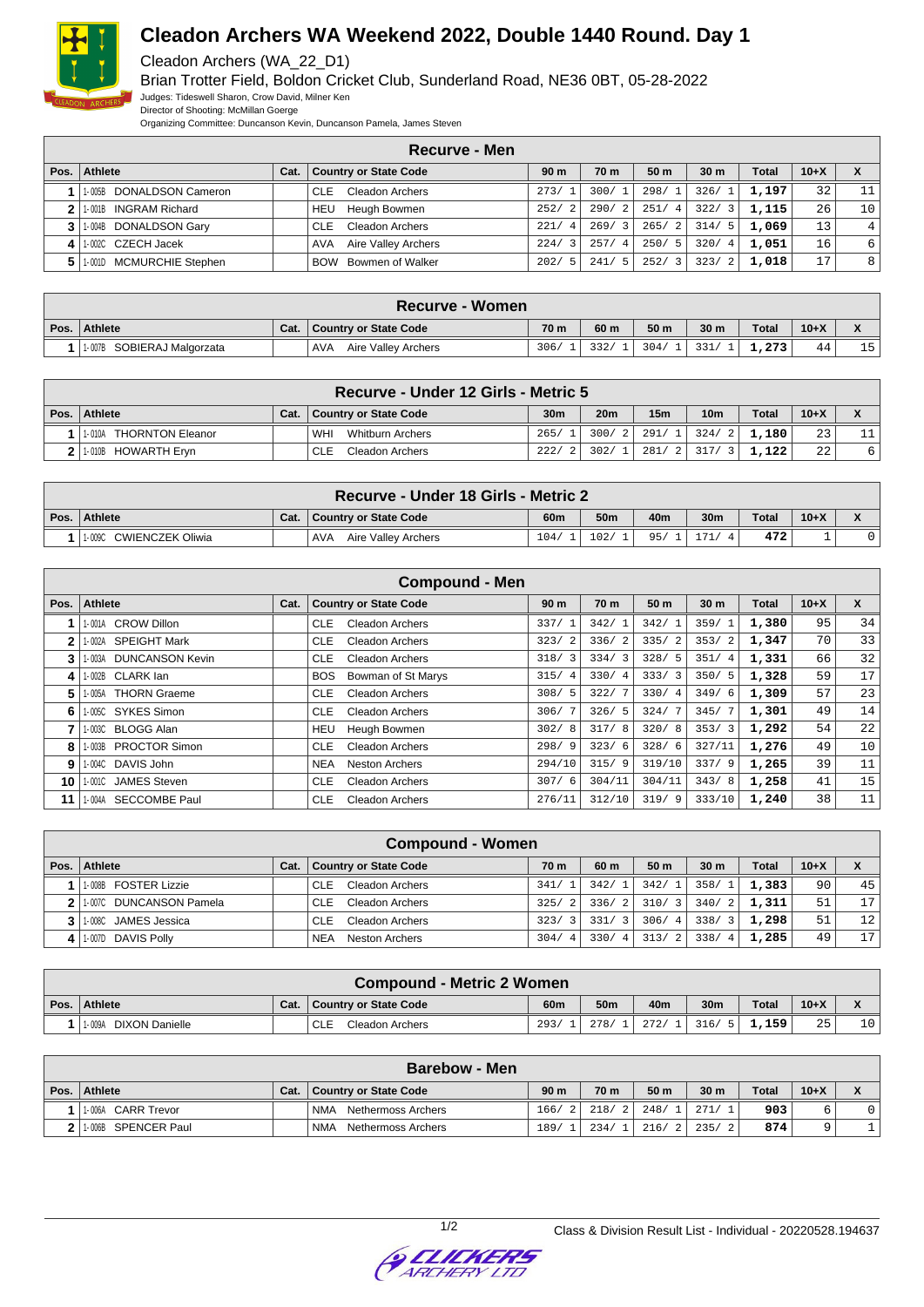

Cleadon Archers (WA\_22\_D1)

Brian Trotter Field, Boldon Cricket Club, Sunderland Road, NE36 0BT, 05-28-2022 Judges: Tideswell Sharon, Crow David, Milner Ken

Director of Shooting: McMillan Goerge

Organizing Committee: Duncanson Kevin, Duncanson Pamela, James Steven

| Longbow - Men |                      |      |                                   |                 |              |                 |                 |              |          |  |
|---------------|----------------------|------|-----------------------------------|-----------------|--------------|-----------------|-----------------|--------------|----------|--|
| Pos.          | Athlete              | Cat. | Country or State Code             | 90 <sub>m</sub> | 70 m         | 50 <sub>m</sub> | 30 <sub>m</sub> | <b>Total</b> | $10 + X$ |  |
|               | 1-006D NILSSON Mike  |      | EAG<br>Eagle Bowmen               | 54/             | 137/1        | 100/1           | 196/1           | 487          |          |  |
|               | 2 1.006C HUNTON John |      | Durham City Archers<br><b>DCA</b> | 40/             | 93/<br>- 2 I | 96/2            | 173/2           | 402          |          |  |

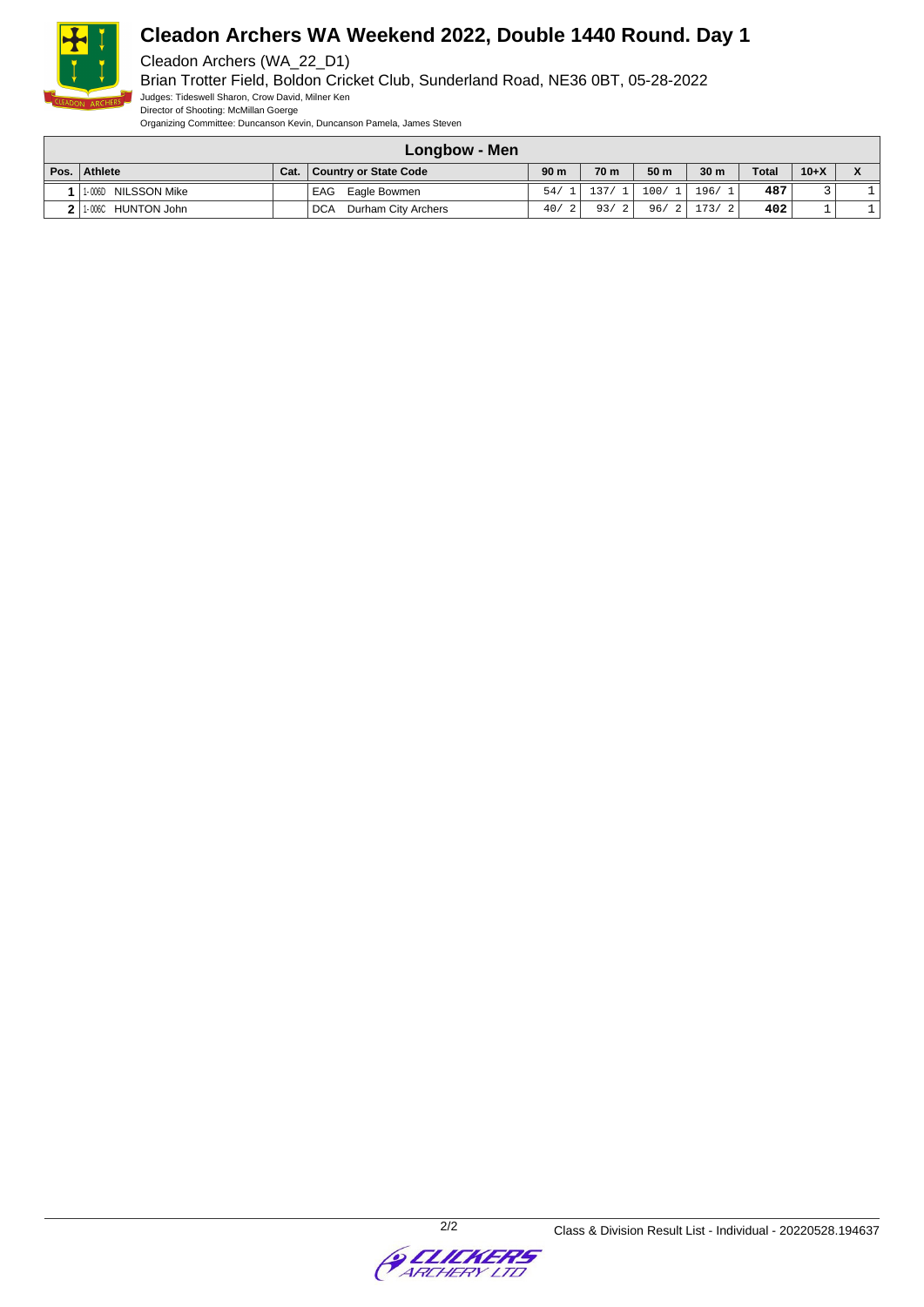

Cleadon Archers (WA\_22\_D2)

Brian Trotter Field, Boldon Cricket Club, Sunderland Road, NE36 0BT, 05-29-2022 Judges: Tideswell Sharon, Crow David, Plews Gregg

Director of Shooting: McMillan George

Organizing Committee: Duncanson Kevin, Duncanson Pamela , James Steven

|      |                                 |      | <b>Recurve - Men</b>                 |                        |                        |                        |                        |       |        |    |
|------|---------------------------------|------|--------------------------------------|------------------------|------------------------|------------------------|------------------------|-------|--------|----|
| Pos. | Athlete                         | Cat. | <b>Country or State Code</b>         | 90 m                   | 70 m                   | 50 <sub>m</sub>        | 30 <sub>m</sub>        | Total | $10+X$ |    |
|      | DONALDSON Cameron<br>1-005B     |      | <b>CLE</b><br>Cleadon Archers        | 256/                   | 296/                   | 292/<br>2              | 340/1                  | 1,184 | 37     | 14 |
|      | NEWMAN Alistair<br>1-002D       |      | <b>SCO</b><br><b>Scorton Archers</b> | $\overline{2}$<br>250/ | 316/                   | 283/<br>$\overline{3}$ | 326/2                  | 1,175 | 35     | 7  |
|      | <b>INGRAM Richard</b><br>1-001B |      | Heugh Bowmen<br>HEU                  | 3<br>231               | 280/<br>$\overline{4}$ | 295/1                  | 319/<br>- 5            | 1,125 | 19     | 5  |
| 4    | 1-004B DONALDSON Gary           |      | <b>Cleadon Archers</b><br><b>CLE</b> | 215/<br>$\overline{4}$ | 256/<br>-6             | 283/<br>-4             | 324/<br>$\overline{4}$ | 1,078 | 21     | 3  |
| 5    | 1-001D MCMURCHIE Stephen        |      | Bowmen of Walker<br><b>BOW</b>       | 182/                   | 298/                   | 270/<br>- 5            | 314/6                  | 1,064 | 22     | 4  |
| 6    | CZECH Jacek<br>1-005A           |      | Aire Valley Archers<br>AVA           | 186/<br>6              | 252/                   | 240/<br>- 6            | 325/3                  | 1,003 | 20     | 4  |
|      | <b>HEAPS Paul</b><br>1-004D     |      | <b>Scorton Archers</b><br>sco        | 196/<br>5              | 258/<br>5              | 237/                   | 301/7                  | 992   | 18     | 3  |

|        | <b>Recurve - Women</b>     |  |                                   |                 |      |                 |      |              |        |            |  |
|--------|----------------------------|--|-----------------------------------|-----------------|------|-----------------|------|--------------|--------|------------|--|
| Pos. I | Athlete                    |  | Cat.   Country or State Code      | 70 <sub>m</sub> | 60 m | 50 <sub>m</sub> | 30 m | <b>Total</b> | $10+X$ |            |  |
|        | 1-008B SOBIERAJ Malgorzata |  | <b>AVA</b><br>Aire Valley Archers | 301/            | 326/ | 316/1           | 346/ | 1,289        | 51     | ו רו<br>⊥∠ |  |

| Recurve - Under 12 Girls - Metric 5 |  |                              |                 |                 |                 |                 |              |        |  |  |
|-------------------------------------|--|------------------------------|-----------------|-----------------|-----------------|-----------------|--------------|--------|--|--|
| Pos. Athlete                        |  | Cat.   Country or State Code | 30 <sub>m</sub> | 20 <sub>m</sub> | 15 <sub>m</sub> | 10 <sub>m</sub> | <b>Total</b> | $10+X$ |  |  |
| ARRAND Isabella<br>1-011A           |  | <b>SEL</b><br>Selby Archers  | 197.            | 256/            | 285/            | 306/            | 1.044        | 16     |  |  |

| Recurve - Under 18 Girls - Matric 2 |      |                                   |     |                 |     |                 |              |        |  |  |
|-------------------------------------|------|-----------------------------------|-----|-----------------|-----|-----------------|--------------|--------|--|--|
| Pos. Athlete                        | Cat. | Country or State Code             | 60m | 50 <sub>m</sub> | 40m | 30 <sub>m</sub> | <b>Total</b> | $10+X$ |  |  |
| CWIENCZEK Oliwia<br>1-010C          |      | <b>AVA</b><br>Aire Valley Archers | 76/ | 107             |     | 193/            | 510          |        |  |  |

| <b>Compound - Men</b> |                                  |      |                                      |                        |                        |       |                 |              |        |                |
|-----------------------|----------------------------------|------|--------------------------------------|------------------------|------------------------|-------|-----------------|--------------|--------|----------------|
| Pos.                  | <b>Athlete</b>                   | Cat. | <b>Country or State Code</b>         | 90 <sub>m</sub>        | 70 m                   | 50 m  | 30 <sub>m</sub> | <b>Total</b> | $10+X$ | X              |
|                       | <b>CROW Dillon</b><br>I-001A     |      | CLE<br>Cleadon Archers               | 333/<br>$\overline{1}$ | 345/                   | 346/1 | 358/1           | 1,382        | 90     | 46             |
| 2                     | <b>DUNCANSON Kevin</b><br>1-003A |      | Cleadon Archers<br><b>CLE</b>        | $\mathbf{3}$<br>321/   | 339/3                  | 339/2 | 354/2           | 1,353        | 77     | 29             |
| 3                     | 1-002B CLARK lan                 |      | Bowman of St Marys<br><b>BOS</b>     | 322/2                  | 334/<br>$\overline{4}$ | 333/3 | 351/3           | 1,340        | 62     | 22             |
| 4                     | 1-003C BLOGG Alan                |      | Heugh Bowmen<br>HEU                  | 308/7                  | 331/6                  | 333/3 | 350/4           | 1,322        | 61     | 26             |
| 5                     | <b>PROCTOR Simon</b><br>1-003B   |      | <b>Cleadon Archers</b><br><b>CLE</b> | 314/5                  | 331/                   | 328/5 | 344/6           | 1,317        | 55     | 19             |
| 6                     | 1-005C SYKES Simon               |      | Cleadon Archers<br><b>CLE</b>        | 313/6                  | 332/<br>-5             | 318/7 | 349/5           | 1,312        | 58     | 21             |
|                       | <b>SECCOMBE Paul</b><br>1-004A   |      | Cleadon Archers<br><b>CLE</b>        | 287/10                 | 318/9                  | 323/6 | 343/7           | 1,271        | 49     | 19             |
| 8                     | 1-004C DAVIS John                |      | <b>NEA</b><br><b>Neston Archers</b>  | 289/9                  | 287/10                 | 311/8 | 337/8           | 1,224        | 34     | 7 <sup>1</sup> |
| 9                     | <b>SPEIGHT Mark</b><br>1-002A    |      | <b>CLE</b><br><b>Cleadon Archers</b> | 319/<br>$\overline{4}$ | 343/2                  | 0/2   | 0/2             | 662          | 30     | 11             |
| 10                    | <b>THORN Graeme</b><br>1-002C    |      | <b>CLE</b><br><b>Cleadon Archers</b> | 307/8                  | 323/<br>8              | 0/4   | 0/6             | 630          | 19     | 6              |

|      | <b>Compound - Women</b> |  |                               |                        |                    |                 |                 |       |        |    |  |
|------|-------------------------|--|-------------------------------|------------------------|--------------------|-----------------|-----------------|-------|--------|----|--|
| Pos. | Athlete                 |  | Cat.   Country or State Code  | 70 m                   | 60 m               | 50 <sub>m</sub> | 30 <sub>m</sub> | Total | $10+X$ |    |  |
|      | 1-007C DUNCANSON Pamela |  | <b>Cleadon Archers</b><br>CLE | 317/1                  | 336/1              | 328/1           | 349/2           | 1,330 | 61     | 29 |  |
|      | 1-008C JAMES Jessica    |  | Cleadon Archers<br><b>CLE</b> | 310/<br>$\sqrt{2}$     | 334/<br>$\sqrt{2}$ | 317/3           | 349/1           | 1,310 | 57     | 24 |  |
|      | 3 1.007D DAVIS Polly    |  | <b>NEA</b><br>Neston Archers  | 301/<br>$\overline{3}$ | 322/               | 322/2           | 345/            | 1,290 | 46     | 15 |  |

| <b>Compound - Metric 2 Women</b> |      |                               |      |                 |      |      |              |                |              |  |
|----------------------------------|------|-------------------------------|------|-----------------|------|------|--------------|----------------|--------------|--|
| Pos.   Athlete                   | Cat. | Country or State Code         | 60m  | 50 <sub>m</sub> | 40m  | 30m  | <b>Total</b> | $10+X$         | $\mathbf{v}$ |  |
| DIXON Danielle<br>1-010A         |      | Cleadon Archers<br><b>CLE</b> | 290/ | 309             | 289/ | 324/ | 1,212        | $\Omega$<br>Ζ. |              |  |

| <b>Barebow - Men</b> |                      |      |                              |                 |       |                 |                 |              |        |  |
|----------------------|----------------------|------|------------------------------|-----------------|-------|-----------------|-----------------|--------------|--------|--|
| Pos.                 | <b>Athlete</b>       | Cat. | <b>Country or State Code</b> | 90 <sub>m</sub> | 70 m  | 50 <sub>m</sub> | 30 <sub>m</sub> | <b>Total</b> | $10+X$ |  |
|                      | 11-006A CARR Trevor  |      | NMA<br>Nethermoss Archers    | 171/            | 220/  | 224/1           | 284/            | 899          | 10     |  |
|                      | 11-006B SPENCER Paul |      | Nethermoss Archers<br>NMA    | 156/2           | 184/2 | $190/2$   257/  |                 | 787          |        |  |

|      | <b>Barebow - Women</b> |      |                                     |      |      |                 |                 |              |        |  |  |
|------|------------------------|------|-------------------------------------|------|------|-----------------|-----------------|--------------|--------|--|--|
| Pos. | <b>Athlete</b>         | Cat. | Country or State Code               | 70 m | 60 m | 50 <sub>m</sub> | 30 <sub>m</sub> | <b>Total</b> | $10+X$ |  |  |
|      | 1-009A<br>WALLER Vicki |      | <b>NOR</b><br><b>Norton Archers</b> | 87.  | 89   |                 |                 | 531          |        |  |  |